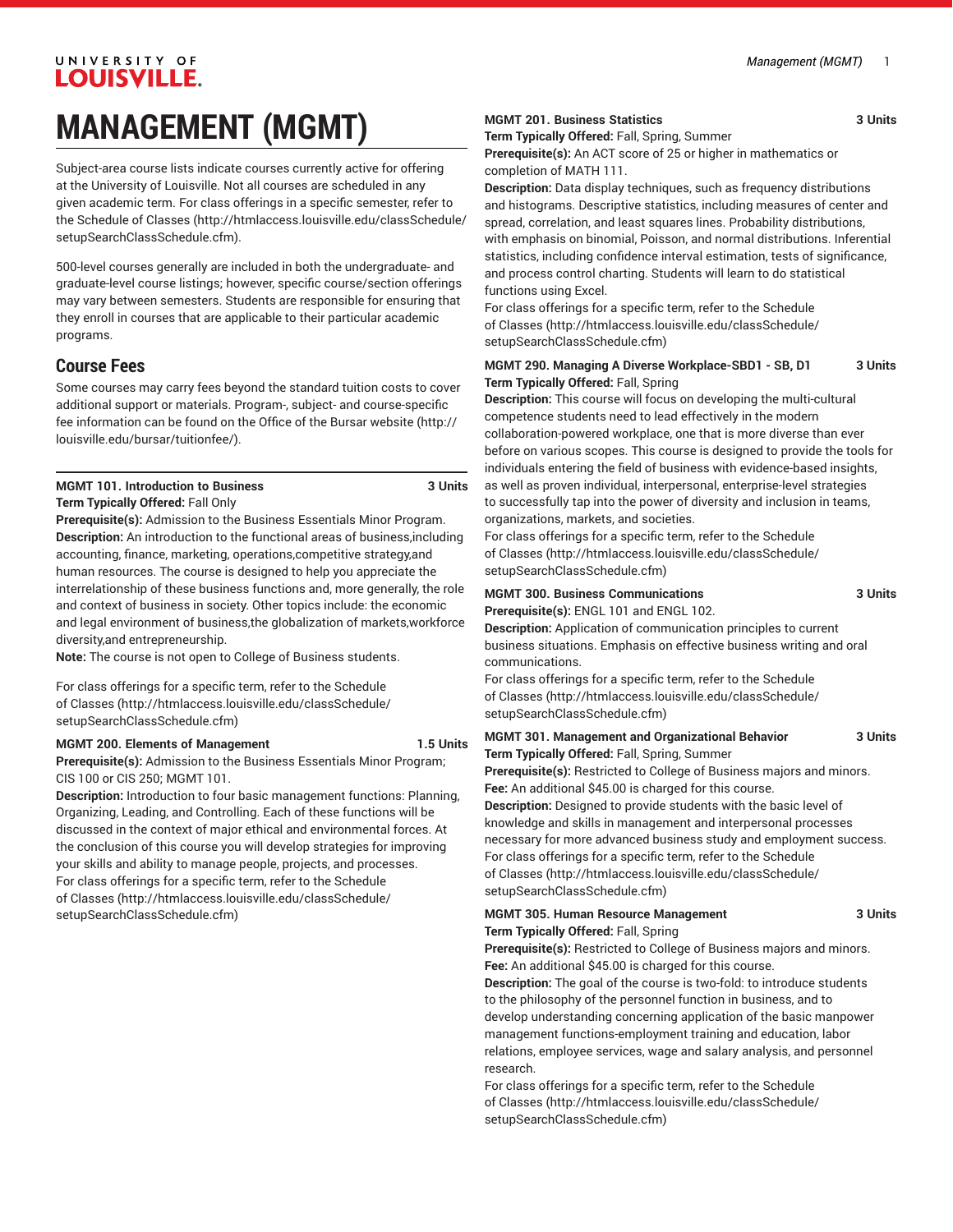**Term Typically Offered:** Fall, Spring

**Prerequisite(s):** MGMT 305; Restricted to College of Business majors and minors.

**Fee:** An additional \$45.00 is charged for this course.

**Description:** This course focuses on the specific skills necessary to assess, design, and continuously improve talent management programs. Students will learn skills in talent acquisition, talent development, and talent retention. Material spans the employee lifecycle from sourcing to recruitment to selection to on-boarding to performance management to training/development to exit interviews. Students will learn and apply skills through case studies, exercise, and in-class discussion to develop tangible competencies to contribute to talent management programs. For class offerings for a specific term, refer to the [Schedule](http://htmlaccess.louisville.edu/classSchedule/setupSearchClassSchedule.cfm) [of Classes \(http://htmlaccess.louisville.edu/classSchedule/](http://htmlaccess.louisville.edu/classSchedule/setupSearchClassSchedule.cfm) [setupSearchClassSchedule.cfm\)](http://htmlaccess.louisville.edu/classSchedule/setupSearchClassSchedule.cfm)

#### **MGMT 310. Minorities, Managers and the Workplace 3 Units**

**Prerequisite(s):** Sophomore standing.

**Fee:** An additional \$45.00 is charged for this course.

**Description:** In this class the complex issues of diversity in the workplace will be considered from the perspective of the employee and the manager in the context of the basic managerial decision areas of the business organization.

For class offerings for a specific term, refer to the [Schedule](http://htmlaccess.louisville.edu/classSchedule/setupSearchClassSchedule.cfm) [of Classes \(http://htmlaccess.louisville.edu/classSchedule/](http://htmlaccess.louisville.edu/classSchedule/setupSearchClassSchedule.cfm) [setupSearchClassSchedule.cfm\)](http://htmlaccess.louisville.edu/classSchedule/setupSearchClassSchedule.cfm)

#### **MGMT 315. Collaboration and Negotiation 3 Units**

**Term Typically Offered:** Fall, Spring

**Prerequisite(s):** MGMT 301; Restricted to College of Business majors and minors.

**Fee:** An additional \$45.00 is charged for this course.

**Description:** In this course, students will learn theory and develop skills for collaborating across the wide range of circumstances they are likely to encounter in their careers. The three areas in the courses are team design and process, conflict management, and collaboration. For class offerings for a specific term, refer to the [Schedule](http://htmlaccess.louisville.edu/classSchedule/setupSearchClassSchedule.cfm) [of Classes \(http://htmlaccess.louisville.edu/classSchedule/](http://htmlaccess.louisville.edu/classSchedule/setupSearchClassSchedule.cfm) [setupSearchClassSchedule.cfm\)](http://htmlaccess.louisville.edu/classSchedule/setupSearchClassSchedule.cfm)

#### **MGMT 320. Principles of Operations Management 3 Units Term Typically Offered:** Fall, Spring

**Prerequisite(s):** ACCT 201 and ACCT 202 or ACCT 203, BSTA 301, CIS 205, ECON 201, ECON 202, MGMT 301.

**Fee:** An additional \$45.00 is charged for this course.

**Description:** Restricted to BBA students and Management Minors not majoring in the College of Business. This course covers the concepts of operations and supply chain management as applied to the design of processes used to create products and services, and the process improvement tools and techniques of lean, six sigma and the theory of constraints.e., hands-on) learning over quantitative approaches. **Note:** This course emphasizes more experiential (i.

For class offerings for a specific term, refer to the [Schedule](http://htmlaccess.louisville.edu/classSchedule/setupSearchClassSchedule.cfm) [of Classes \(http://htmlaccess.louisville.edu/classSchedule/](http://htmlaccess.louisville.edu/classSchedule/setupSearchClassSchedule.cfm) [setupSearchClassSchedule.cfm\)](http://htmlaccess.louisville.edu/classSchedule/setupSearchClassSchedule.cfm)

#### **MGMT 321. Office Procedures and Management 3 Units Prerequisite(s):** MGMT 301.

**Description:** The study of efficient office procedures as well as the relationship of the office function to the business enterprise. Emphasis is placed on the design and management of office services. For class offerings for a specific term, refer to the [Schedule](http://htmlaccess.louisville.edu/classSchedule/setupSearchClassSchedule.cfm) [of Classes](http://htmlaccess.louisville.edu/classSchedule/setupSearchClassSchedule.cfm) ([http://htmlaccess.louisville.edu/classSchedule/](http://htmlaccess.louisville.edu/classSchedule/setupSearchClassSchedule.cfm) [setupSearchClassSchedule.cfm\)](http://htmlaccess.louisville.edu/classSchedule/setupSearchClassSchedule.cfm)

#### **MGMT 325. Professional Skills for Managers I 2 Units Grading Basis:** Pass/Fail

**Prerequisite(s):** ACCT 201, ACCT 202; CIS 100 or CIS 250. **Description:** Management majors only. To be taken concurrently with MGMT 301. The components of a portfolio of professional skills are identified and integrated into a personal framework for development. Topics include, but are not limited to, career planning, oral and written communications, organizational skills, business etiquette, and time management.

For class offerings for a specific term, refer to the [Schedule](http://htmlaccess.louisville.edu/classSchedule/setupSearchClassSchedule.cfm) [of Classes](http://htmlaccess.louisville.edu/classSchedule/setupSearchClassSchedule.cfm) ([http://htmlaccess.louisville.edu/classSchedule/](http://htmlaccess.louisville.edu/classSchedule/setupSearchClassSchedule.cfm) [setupSearchClassSchedule.cfm\)](http://htmlaccess.louisville.edu/classSchedule/setupSearchClassSchedule.cfm)

### **MGMT 331. Labor Economics 3 Units**

**Term Typically Offered:** Fall, Spring

**Prerequisite(s):** ECON 201 and ECON 202. **Fee:** An additional \$45.00 is charged for this course.

**Description:** An examination of labor problems and their solutions by competitive market forces. Topics in labor economics include the nature of the labor force, its allocation and utilization, the structure and determination of wages, and unemployment. **Note:** Cross-listed with ECON 331.

For class offerings for a specific term, refer to the [Schedule](http://htmlaccess.louisville.edu/classSchedule/setupSearchClassSchedule.cfm) [of Classes](http://htmlaccess.louisville.edu/classSchedule/setupSearchClassSchedule.cfm) ([http://htmlaccess.louisville.edu/classSchedule/](http://htmlaccess.louisville.edu/classSchedule/setupSearchClassSchedule.cfm) [setupSearchClassSchedule.cfm\)](http://htmlaccess.louisville.edu/classSchedule/setupSearchClassSchedule.cfm)

#### **MGMT 332. Employment Law 3 Units Prerequisite(s):** MGMT 305.

**Description:** A study of the legal and social aspects of employment law and the issues giving rise to this field of governmental activity. Emphasis will be placed upon the laws governing human resource management decisions. General areas of employment law to be addressed include: equal employment opportunity law, occupational safety and health, the regulation of union-management relationships, and areas of developing law in the employee rights arena.

For class offerings for a specific term, refer to the [Schedule](http://htmlaccess.louisville.edu/classSchedule/setupSearchClassSchedule.cfm) [of Classes](http://htmlaccess.louisville.edu/classSchedule/setupSearchClassSchedule.cfm) ([http://htmlaccess.louisville.edu/classSchedule/](http://htmlaccess.louisville.edu/classSchedule/setupSearchClassSchedule.cfm) [setupSearchClassSchedule.cfm\)](http://htmlaccess.louisville.edu/classSchedule/setupSearchClassSchedule.cfm)

#### **MGMT 350. Statistical Inference and Forecasting 3 Units Prerequisite(s):** MGMT 201.

**Description:** A continuation of MGMT 201 including simple and multiple regression and correlation, non-parametric statistics, time series analysis, analysis of variance, and special topics.

For class offerings for a specific term, refer to the [Schedule](http://htmlaccess.louisville.edu/classSchedule/setupSearchClassSchedule.cfm) [of Classes](http://htmlaccess.louisville.edu/classSchedule/setupSearchClassSchedule.cfm) ([http://htmlaccess.louisville.edu/classSchedule/](http://htmlaccess.louisville.edu/classSchedule/setupSearchClassSchedule.cfm) [setupSearchClassSchedule.cfm\)](http://htmlaccess.louisville.edu/classSchedule/setupSearchClassSchedule.cfm)

*Management (MGMT)* 2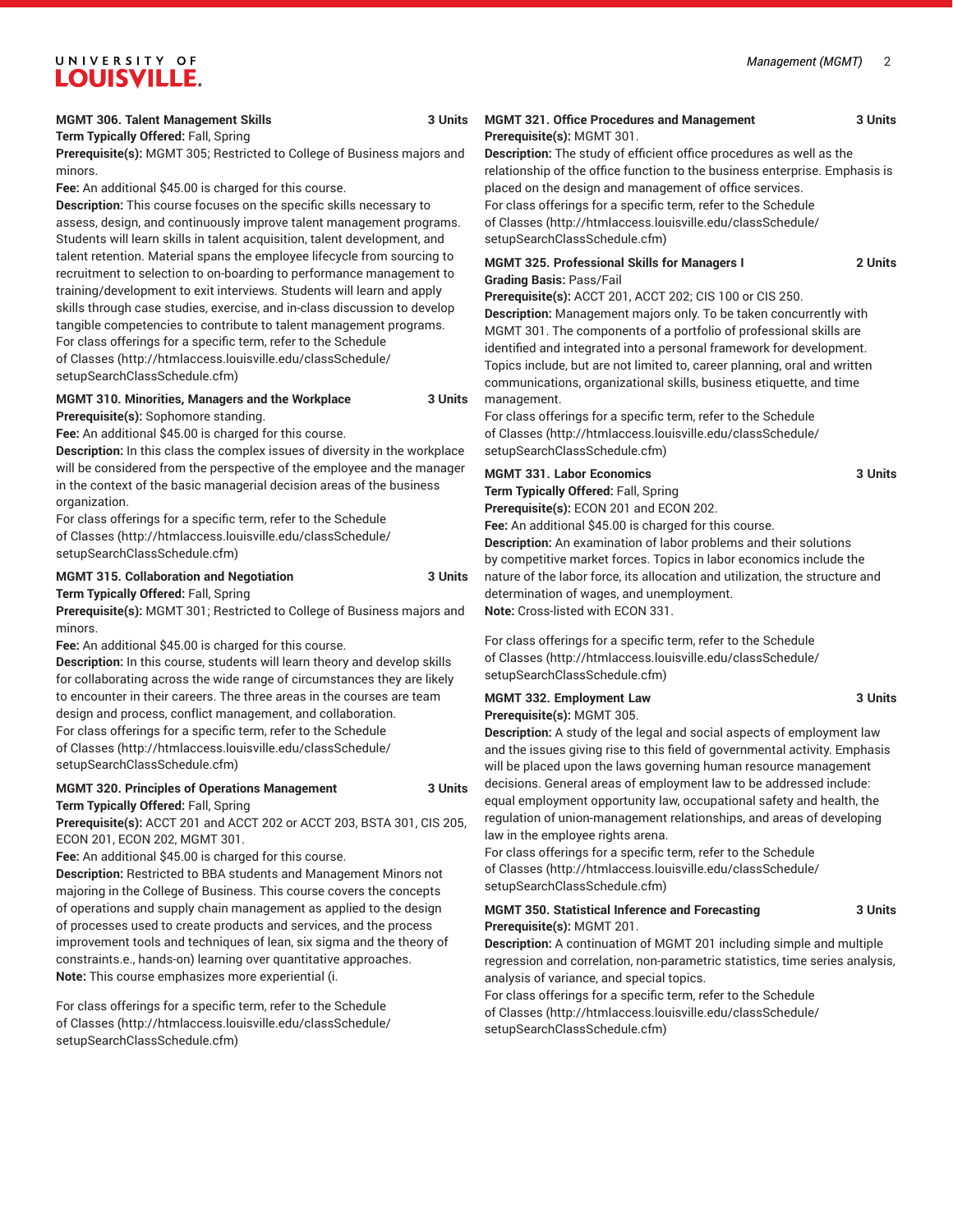#### **MGMT 358. Management Science 3 Units**

**Prerequisite(s):** MGMT 201.

**Description:** This course is designed to develop a basic understanding of the aims, methodology, and specific tools of operations research, with a strong application orientation in various functional areas. For class offerings for a specific term, refer to the [Schedule](http://htmlaccess.louisville.edu/classSchedule/setupSearchClassSchedule.cfm)

[of Classes \(http://htmlaccess.louisville.edu/classSchedule/](http://htmlaccess.louisville.edu/classSchedule/setupSearchClassSchedule.cfm) [setupSearchClassSchedule.cfm\)](http://htmlaccess.louisville.edu/classSchedule/setupSearchClassSchedule.cfm)

#### **MGMT 360. Managing the Multinational Enterprise 3 Units Prerequisite(s):** MGMT 301.

**Description:** A study of selected management issues within an international context. Topics include the nature of international business, framework for international transactions, strategies, operational issues, and global negotiations.

For class offerings for a specific term, refer to the [Schedule](http://htmlaccess.louisville.edu/classSchedule/setupSearchClassSchedule.cfm) [of Classes \(http://htmlaccess.louisville.edu/classSchedule/](http://htmlaccess.louisville.edu/classSchedule/setupSearchClassSchedule.cfm) [setupSearchClassSchedule.cfm\)](http://htmlaccess.louisville.edu/classSchedule/setupSearchClassSchedule.cfm)

#### **MGMT 397. Co-op in Management** 3 Units

**Grading Basis:** Pass/Fail

**Term Typically Offered:** Fall, Spring, Summer

**Prerequisite(s):** MGMT 301, good academic standing and validation from the Ulmer Career Center.

**Description:** MGMT majors and MGMT minors only. A new workplace experience in an approved Management position which offers a progression of learning in a level appropriate opportunity for practical application of classroom theory and tools.

**Note:** Application to the co-op program and completion of orientation processes should be completed prior to employment.

For class offerings for a specific term, refer to the [Schedule](http://htmlaccess.louisville.edu/classSchedule/setupSearchClassSchedule.cfm) [of Classes \(http://htmlaccess.louisville.edu/classSchedule/](http://htmlaccess.louisville.edu/classSchedule/setupSearchClassSchedule.cfm) [setupSearchClassSchedule.cfm\)](http://htmlaccess.louisville.edu/classSchedule/setupSearchClassSchedule.cfm)

## **MGMT 398. Co-op in Management II** 3 Units

**Grading Basis:** Pass/Fail

**Term Typically Offered:** Fall, Spring, Summer

**Prerequisite(s):** MGMT 301, good academic standing and validation from the Ulmer Career Center.

**Description:** MGMT majors or minors only. A new or continued workplace experience in an approved Management position which offers new learning and/or additional responsibilities that continue the student's progression of learning and opportunity for practical application of classroom theory and tools.

For class offerings for a specific term, refer to the [Schedule](http://htmlaccess.louisville.edu/classSchedule/setupSearchClassSchedule.cfm) [of Classes \(http://htmlaccess.louisville.edu/classSchedule/](http://htmlaccess.louisville.edu/classSchedule/setupSearchClassSchedule.cfm) [setupSearchClassSchedule.cfm\)](http://htmlaccess.louisville.edu/classSchedule/setupSearchClassSchedule.cfm)

#### **MGMT 399. Co-op in Management III** 3 Units **Grading Basis:** Pass/Fail

**Term Typically Offered:** Fall, Spring, Summer

**Prerequisite(s):** MGMT 301, good academic standing and validation from the Ulmer Career Center.

**Description:** MGMT majors or minors only. A new or continued workplace experience in an approved Management position which offers new learning and/or additional responsibilities that continue the student's progression of learning and opportunity for practical application of classroom theory and tools.

**Course Attribute(s):** CBL - This course includes Community-Based Learning (CBL). Students will engage in a community experience or project with an external partner in order to enhance understanding and application of academic content.

For class offerings for a specific term, refer to the [Schedule](http://htmlaccess.louisville.edu/classSchedule/setupSearchClassSchedule.cfm) [of Classes](http://htmlaccess.louisville.edu/classSchedule/setupSearchClassSchedule.cfm) ([http://htmlaccess.louisville.edu/classSchedule/](http://htmlaccess.louisville.edu/classSchedule/setupSearchClassSchedule.cfm) [setupSearchClassSchedule.cfm\)](http://htmlaccess.louisville.edu/classSchedule/setupSearchClassSchedule.cfm)

#### **MGMT 400. Design of Experiments 3 Units Prerequisite(s):** MGMT 350.

**Description:** An advanced statistics course, including analysis of variance and experimental design with emphasis on business research. Covers randomized designs, multi-factor designs, latin squares, and analysis of covariance. Emphasis on interpretation of results. For class offerings for a specific term, refer to the [Schedule](http://htmlaccess.louisville.edu/classSchedule/setupSearchClassSchedule.cfm)

[of Classes](http://htmlaccess.louisville.edu/classSchedule/setupSearchClassSchedule.cfm) ([http://htmlaccess.louisville.edu/classSchedule/](http://htmlaccess.louisville.edu/classSchedule/setupSearchClassSchedule.cfm) [setupSearchClassSchedule.cfm\)](http://htmlaccess.louisville.edu/classSchedule/setupSearchClassSchedule.cfm)

#### **MGMT 401. Operations Management 3 Units**

**Term Typically Offered:** Fall, Spring, Summer **Prerequisite(s):** ACCT 201; ACCT 202; ECON 201; ECON 202; BSTA 201 or BSTA 301 or equivalent and MGMT 301.

**Corequisite(s):** CIS 300 or CIS 305.

Fee: An additional \$45.00 is charged for this course.

**Description:** Restricted to COB BSBA, BSE, and ECON BA majors. This course presents topics related to the transformation of inputs into goods and/or services such as operations strategy, quality management, supply chain management, and enterprise resource planning. It covers quantitative models to solve various operational problems. For class offerings for a specific term, refer to the [Schedule](http://htmlaccess.louisville.edu/classSchedule/setupSearchClassSchedule.cfm) [of Classes](http://htmlaccess.louisville.edu/classSchedule/setupSearchClassSchedule.cfm) ([http://htmlaccess.louisville.edu/classSchedule/](http://htmlaccess.louisville.edu/classSchedule/setupSearchClassSchedule.cfm) [setupSearchClassSchedule.cfm\)](http://htmlaccess.louisville.edu/classSchedule/setupSearchClassSchedule.cfm)

#### **MGMT 402. Essentials of Organizational Behavior 3 Units Prerequisite(s):** MGMT 301.

**Description:** A study of individual behavior in organizations. Factors influencing behavior at the individual, group, and organizational levels will be explored.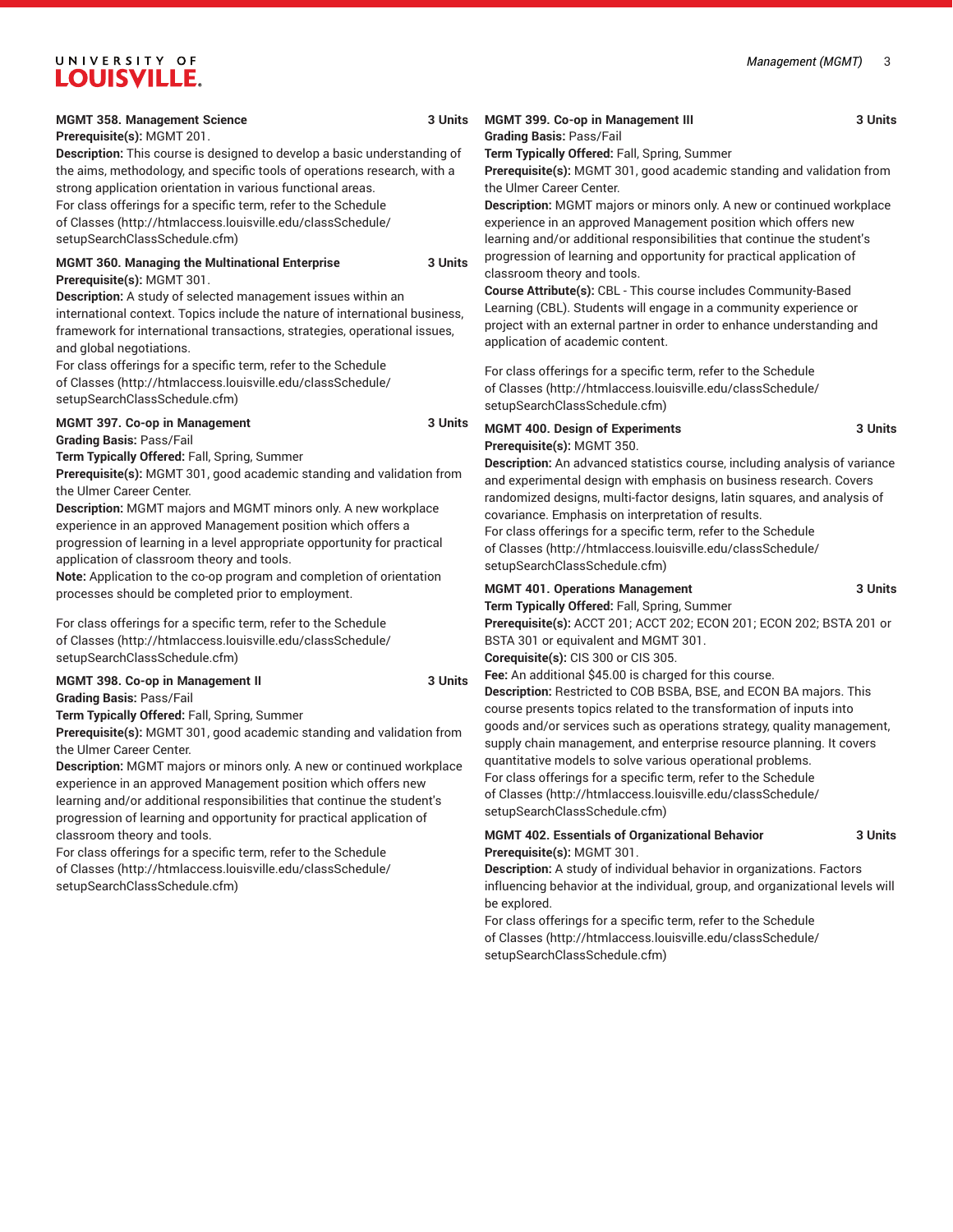#### **MGMT 403. Total Quality Management 3 Units**

**Term Typically Offered:** Occasionally Offered **Prerequisite(s):** MGMT 301.

**Fee:** An additional \$45.00 is charged for this course.

**Description:** An examination of the concepts and techniques of Total Quality Management (TQM) leading to continuous quality improvement of goods and services. Particular emphasis is placed on formulating quality objectives, understanding internal and external consumers, issues of group empowerment, the role of quality councils, the Baldrige Award and problem solving techniques.

For class offerings for a specific term, refer to the [Schedule](http://htmlaccess.louisville.edu/classSchedule/setupSearchClassSchedule.cfm) [of Classes \(http://htmlaccess.louisville.edu/classSchedule/](http://htmlaccess.louisville.edu/classSchedule/setupSearchClassSchedule.cfm) [setupSearchClassSchedule.cfm\)](http://htmlaccess.louisville.edu/classSchedule/setupSearchClassSchedule.cfm)

#### **MGMT 404. Project Management 3 Units**

**Term Typically Offered:** Fall, Spring, Summer **Prerequisite(s):** BSTA 201 or BSTA 301 or equivalent.

**Fee:** An additional \$45.00 is charged for this course.

**Description:** This course will describe the use of projects to support business objectives in modern organizations. Topics to be covered include the selection of projects, their initiation, implementation, control and termination. The roles of the project manager and project team members will be covered as well.

For class offerings for a specific term, refer to the [Schedule](http://htmlaccess.louisville.edu/classSchedule/setupSearchClassSchedule.cfm) [of Classes \(http://htmlaccess.louisville.edu/classSchedule/](http://htmlaccess.louisville.edu/classSchedule/setupSearchClassSchedule.cfm) [setupSearchClassSchedule.cfm\)](http://htmlaccess.louisville.edu/classSchedule/setupSearchClassSchedule.cfm)

#### **MGMT 405. Process Measurement and Experimentation 3 Units Prerequisite(s):** MGMT 401.

**Description:** A study of statistical tools for measuring processes used in manufacturing and service organizations. Topics include quality function deployment, Taguchi experimental design, process mapping, and statistical process control.

For class offerings for a specific term, refer to the [Schedule](http://htmlaccess.louisville.edu/classSchedule/setupSearchClassSchedule.cfm) [of Classes \(http://htmlaccess.louisville.edu/classSchedule/](http://htmlaccess.louisville.edu/classSchedule/setupSearchClassSchedule.cfm) [setupSearchClassSchedule.cfm\)](http://htmlaccess.louisville.edu/classSchedule/setupSearchClassSchedule.cfm)

#### **MGMT 407. Human Resource Development 3 Units Prerequisite(s):** MGMT 305.

**Description:** The purpose of this course is to analyze employee training and development needs of profit and nonprofit organizations. Problems in assessing skills, developing apprenticeship and training programs, and assessing program effectiveness will be discussed. The design and implementation of training and development programs will be presented. For class offerings for a specific term, refer to the [Schedule](http://htmlaccess.louisville.edu/classSchedule/setupSearchClassSchedule.cfm) [of Classes \(http://htmlaccess.louisville.edu/classSchedule/](http://htmlaccess.louisville.edu/classSchedule/setupSearchClassSchedule.cfm) [setupSearchClassSchedule.cfm\)](http://htmlaccess.louisville.edu/classSchedule/setupSearchClassSchedule.cfm)

#### **MGMT 409. Franchise HR & Leading Teams 3 Units Term Typically Offered:** Fall, Spring

**Fee:** An additional \$45.00 is charged for this course.

**Description:** Franchising continues to gain momentum as an avenue to own your own business with the support of an established brand. That support is limited when it comes to HR Infrastructures and how to lead your teams. That is due to laws that limit the franchisor's ability to provide direction in running the day-to-day operation (joint employer). This course will provide the basics of creating your own HR infrastructure including job descriptions, job roles, recruitment, selection, onboarding, and performance management. The course also provides strategies on how to lead franchise teams to high performance as well as retain the top talent.

For class offerings for a specific term, refer to the [Schedule](http://htmlaccess.louisville.edu/classSchedule/setupSearchClassSchedule.cfm) [of Classes \(http://htmlaccess.louisville.edu/classSchedule/](http://htmlaccess.louisville.edu/classSchedule/setupSearchClassSchedule.cfm) [setupSearchClassSchedule.cfm\)](http://htmlaccess.louisville.edu/classSchedule/setupSearchClassSchedule.cfm)

#### **MGMT 410. Franchising Fundamentals and Legal Issues 3 Units**

**Term Typically Offered:** Fall, Spring **Prerequisite(s):** MGMT 301.

**Fee:** An additional \$45.00 is charged for this course.

**Description:** Franchising in the U.S. has become pervasive and affords an opportunity to be an entrepreneur with the safety net of an established brand. This course explores the basics of franchising from the franchisee point of view and provides a deep understanding of the requirements and opportunities regarding this growing industry. This course covers legal concepts that are fundamental to franchising, such as the application of trademark and trade secret principles to franchise relationships. Because franchising is a regulated form of business, students will study important regulatory laws: federal disclosure law, disclosure and relationships laws. Course will include application of contracts and tort principles to

franchise disputes. For class offerings for a specific term, refer to the [Schedule](http://htmlaccess.louisville.edu/classSchedule/setupSearchClassSchedule.cfm)

[of Classes](http://htmlaccess.louisville.edu/classSchedule/setupSearchClassSchedule.cfm) ([http://htmlaccess.louisville.edu/classSchedule/](http://htmlaccess.louisville.edu/classSchedule/setupSearchClassSchedule.cfm) [setupSearchClassSchedule.cfm\)](http://htmlaccess.louisville.edu/classSchedule/setupSearchClassSchedule.cfm)

#### **MGMT 413. Franchise Growth and Support 3 Units Term Typically Offered:** Fall, Spring

**Fee:** An additional \$45.00 is charged for this course.

**Description:** There are many opportunities to grow a franchise business as well as different avenues to growth. This course explores the types of growth available in franchising, financial considerations, and other variables that need to be considered. The second half of the course focuses on relationships with your franchisor, and what it takes to be successful in this industry.

For class offerings for a specific term, refer to the [Schedule](http://htmlaccess.louisville.edu/classSchedule/setupSearchClassSchedule.cfm) [of Classes](http://htmlaccess.louisville.edu/classSchedule/setupSearchClassSchedule.cfm) ([http://htmlaccess.louisville.edu/classSchedule/](http://htmlaccess.louisville.edu/classSchedule/setupSearchClassSchedule.cfm) [setupSearchClassSchedule.cfm\)](http://htmlaccess.louisville.edu/classSchedule/setupSearchClassSchedule.cfm)

#### **MGMT 415. Simply Business Summer Management Program 3-6 Units Prerequisite(s):** Junior standing, minimum 2.5 GPA.

**Fee:** An additional \$45.00 is charged for this course.

**Description:** Course is designed for non-business majors to provide an understanding of business essentials including accounting, economics, information systems, finance, management, and marketing. Course is not open to business majors or minors. It does not substitute for MBA foundation courses.

For class offerings for a specific term, refer to the [Schedule](http://htmlaccess.louisville.edu/classSchedule/setupSearchClassSchedule.cfm) [of Classes](http://htmlaccess.louisville.edu/classSchedule/setupSearchClassSchedule.cfm) ([http://htmlaccess.louisville.edu/classSchedule/](http://htmlaccess.louisville.edu/classSchedule/setupSearchClassSchedule.cfm) [setupSearchClassSchedule.cfm\)](http://htmlaccess.louisville.edu/classSchedule/setupSearchClassSchedule.cfm)

**MGMT 420. Systems Development Projects 3 Units**

**Description:** Systems Development Projects.

For class offerings for a specific term, refer to the [Schedule](http://htmlaccess.louisville.edu/classSchedule/setupSearchClassSchedule.cfm) [of Classes](http://htmlaccess.louisville.edu/classSchedule/setupSearchClassSchedule.cfm) ([http://htmlaccess.louisville.edu/classSchedule/](http://htmlaccess.louisville.edu/classSchedule/setupSearchClassSchedule.cfm) [setupSearchClassSchedule.cfm\)](http://htmlaccess.louisville.edu/classSchedule/setupSearchClassSchedule.cfm)

**MGMT 421. Collective Bargaining 3 Units Prerequisite(s):** MGMT 305.

**Description:** The primary purpose of this course is to provide the student with an understanding of the theories and practices of negotiating and administering collective bargaining agreements, emphasizing today's major problems and new trends. The course material includes the negotiation process, the subject matter of contracts, grievance procedures, and arbitration case work.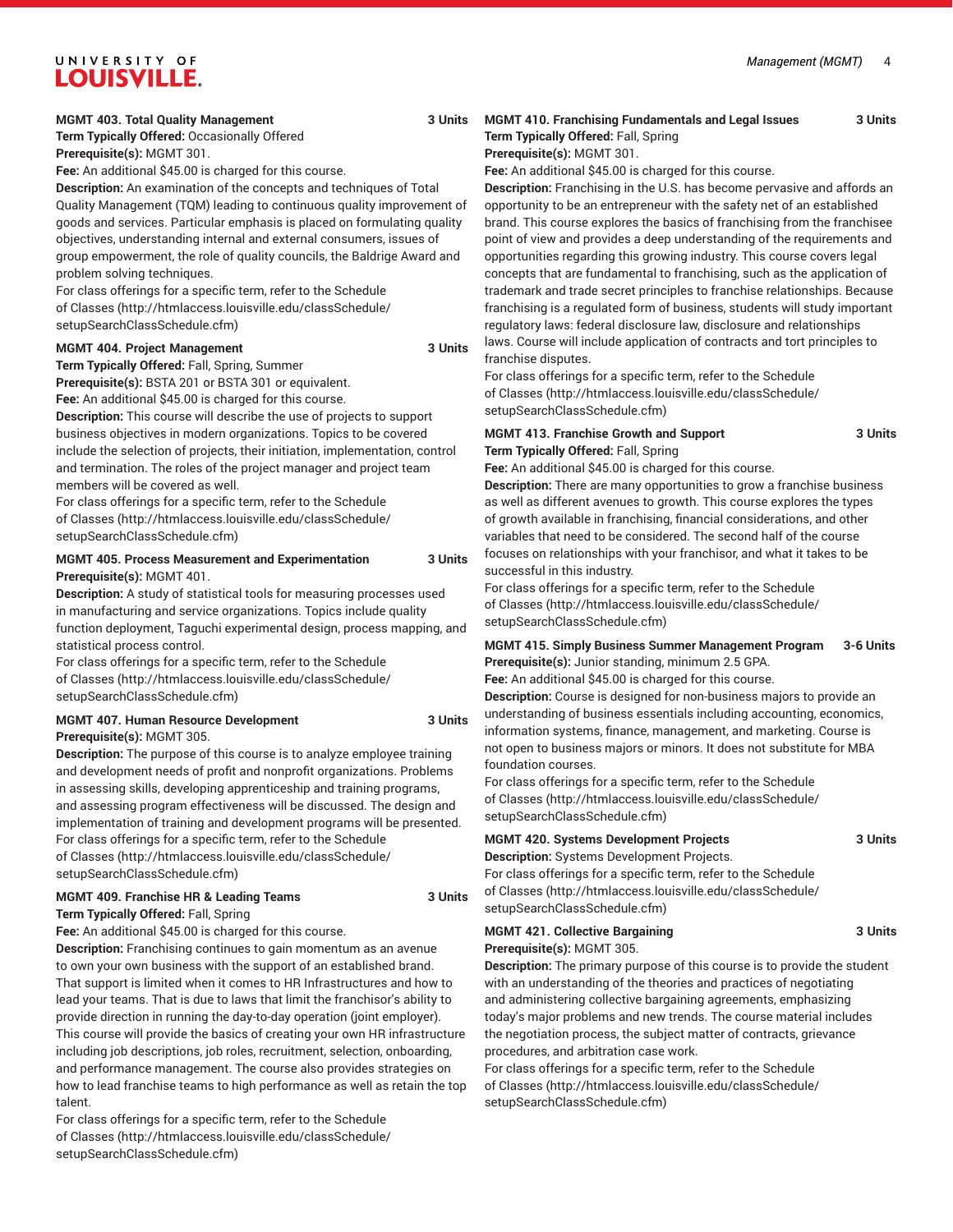#### **MGMT 425. Professional Skills for Managers II** 1 Unit

**Grading Basis:** Pass/Fail

**Prerequisite(s):** MGMT 325.

**Description:** The students' portfolios of professional skills defined in MGMT 325 and developed throughout the management curriculum are assessed to identify personal strengths and weaknesses. Quality of the portfolio is of utmost importance. Any weaknesses which do no meet minimally acceptable levels must be corrected before graduation. **Note:** Must be taken in a student's final semester before graduation.

For class offerings for a specific term, refer to the [Schedule](http://htmlaccess.louisville.edu/classSchedule/setupSearchClassSchedule.cfm) [of Classes \(http://htmlaccess.louisville.edu/classSchedule/](http://htmlaccess.louisville.edu/classSchedule/setupSearchClassSchedule.cfm) [setupSearchClassSchedule.cfm\)](http://htmlaccess.louisville.edu/classSchedule/setupSearchClassSchedule.cfm)

#### **MGMT 430. Compensation** 3 Units

**Term Typically Offered:** Fall, Spring

**Prerequisite(s):** MGMT 305.

**Fee:** An additional \$45.00 is charged for this course.

**Description:** Restricted to College of Business majors and minors. This course is designed to acquaint students with the process of designing and maintaining internally equitable, externally competitive, and rewarding compensation systems in the interest of attracting, retaining and motivating employees. Topics to be covered include: general compensation theory, pay as a motivator, the legal aspects of compensation, job analysis, job evaluation, pay structure determination, market surveys, setting pay levels, rewarding performances at all levels of the organization, and employee benefit plans.

For class offerings for a specific term, refer to the [Schedule](http://htmlaccess.louisville.edu/classSchedule/setupSearchClassSchedule.cfm) [of Classes \(http://htmlaccess.louisville.edu/classSchedule/](http://htmlaccess.louisville.edu/classSchedule/setupSearchClassSchedule.cfm) [setupSearchClassSchedule.cfm\)](http://htmlaccess.louisville.edu/classSchedule/setupSearchClassSchedule.cfm)

#### **MGMT 435. Business and Society 3 Units**

**Term Typically Offered:** Occasionally Offered **Prerequisite(s):** Minimum of 12 semester hours chosen from FIN 301, MGMT 301, MKT 301, CIS 300, CLAW 301, or MGMT 401.

**Fee:** An additional \$45.00 is charged for this course.

**Description:** This course investigates the appropriate role for companies in our society: personal vs. corporate values; corporate involvement in urban problems; prejudice and discrimination; rights and responsibilities of the business person.

For class offerings for a specific term, refer to the [Schedule](http://htmlaccess.louisville.edu/classSchedule/setupSearchClassSchedule.cfm) [of Classes \(http://htmlaccess.louisville.edu/classSchedule/](http://htmlaccess.louisville.edu/classSchedule/setupSearchClassSchedule.cfm) [setupSearchClassSchedule.cfm\)](http://htmlaccess.louisville.edu/classSchedule/setupSearchClassSchedule.cfm)

#### **MGMT 440. Small Business Counseling 3 Units**

**Term Typically Offered:** Fall, Spring

**Prerequisite(s):** Senior standing and BUS 301, CLAW 301, MKT 301, MGMT 305, MGMT 315 and MGMT 404.

**Fee:** An additional \$45.00 is charged for this course.

**Description:** Restricted to MGMT majors and minors. Providing students an opportunity to work with a partner in addressing problems or needs of a small business (up to 150 employees), this course enables students to consult, counsel, and offer recommendations to the business owner. Students select the projects from a list provided and work together with the faculty member to create a course of action for the business to pursue.

**Course Attribute(s):** CBL - This course includes Community-Based Learning (CBL). Students will engage in a community experience or project with an external partner in order to enhance understanding and application of academic content.

For class offerings for a specific term, refer to the [Schedule](http://htmlaccess.louisville.edu/classSchedule/setupSearchClassSchedule.cfm) [of Classes \(http://htmlaccess.louisville.edu/classSchedule/](http://htmlaccess.louisville.edu/classSchedule/setupSearchClassSchedule.cfm) [setupSearchClassSchedule.cfm\)](http://htmlaccess.louisville.edu/classSchedule/setupSearchClassSchedule.cfm)

**MGMT 441. Business and Corporate Level Strategy - CUE 3 Units Term Typically Offered:** Fall, Spring

**Prerequisite(s):** Senior standing and BUS 301, CLAW 301, MKT 301, MGMT 301, CIS 305, and (FIN 301 OR for BBAs, FIN 302). **Fee:** An additional \$45.00 is charged for this course.

**Description:** Restricted to College of Business majors and minors. The study of the interdisciplinary nature of upper level management decisionmaking. Comprehensive cases and/or computer simulations are used to familiarize students with the analysis of industry trends, internal operations, and the external environment under conditions of uncertainty. Domestic and international dimensions of strategy formulation and execution are examined.

**Course Attribute(s):** CUE - This course fulfills the Culminating Undergraduate Experience (CUE) requirement for certain degree programs. CUE courses are advanced-level courses intended for majors with at least 90 earned credits/senior-level status.

For class offerings for a specific term, refer to the [Schedule](http://htmlaccess.louisville.edu/classSchedule/setupSearchClassSchedule.cfm) [of Classes](http://htmlaccess.louisville.edu/classSchedule/setupSearchClassSchedule.cfm) ([http://htmlaccess.louisville.edu/classSchedule/](http://htmlaccess.louisville.edu/classSchedule/setupSearchClassSchedule.cfm) [setupSearchClassSchedule.cfm\)](http://htmlaccess.louisville.edu/classSchedule/setupSearchClassSchedule.cfm)

**MGMT 442. Community Outreach & Consulting - CUE 3 Units Term Typically Offered:** Fall Only

**Prerequisite(s):** Senior standing and BUS 301, CLAW 301, MKT 301, FIN 301, CIS 305, MGMT 301, MGMT 305, MGMT 315, & MGMT 404. **Description:** Restricted to MGMT majors and minors. This course will match students with a Louisville Metro area not-for-profit organization to engage in volunteerism for the semester. Based on insights gleaned from engagement with the organization, students will propose and execute a project that will benefit the sponsoring organization. Students will utilize and further sharpen project management skills.

**Course Attribute(s):** CUE - This course fulfills the Culminating Undergraduate Experience (CUE) requirement for certain degree programs. CUE courses are advanced-level courses intended for majors with at least 90 earned credits/senior-level status., CBL - This course includes Community-Based Learning (CBL). Students will engage in a community experience or project with an external partner in order to enhance understanding and application of academic content.